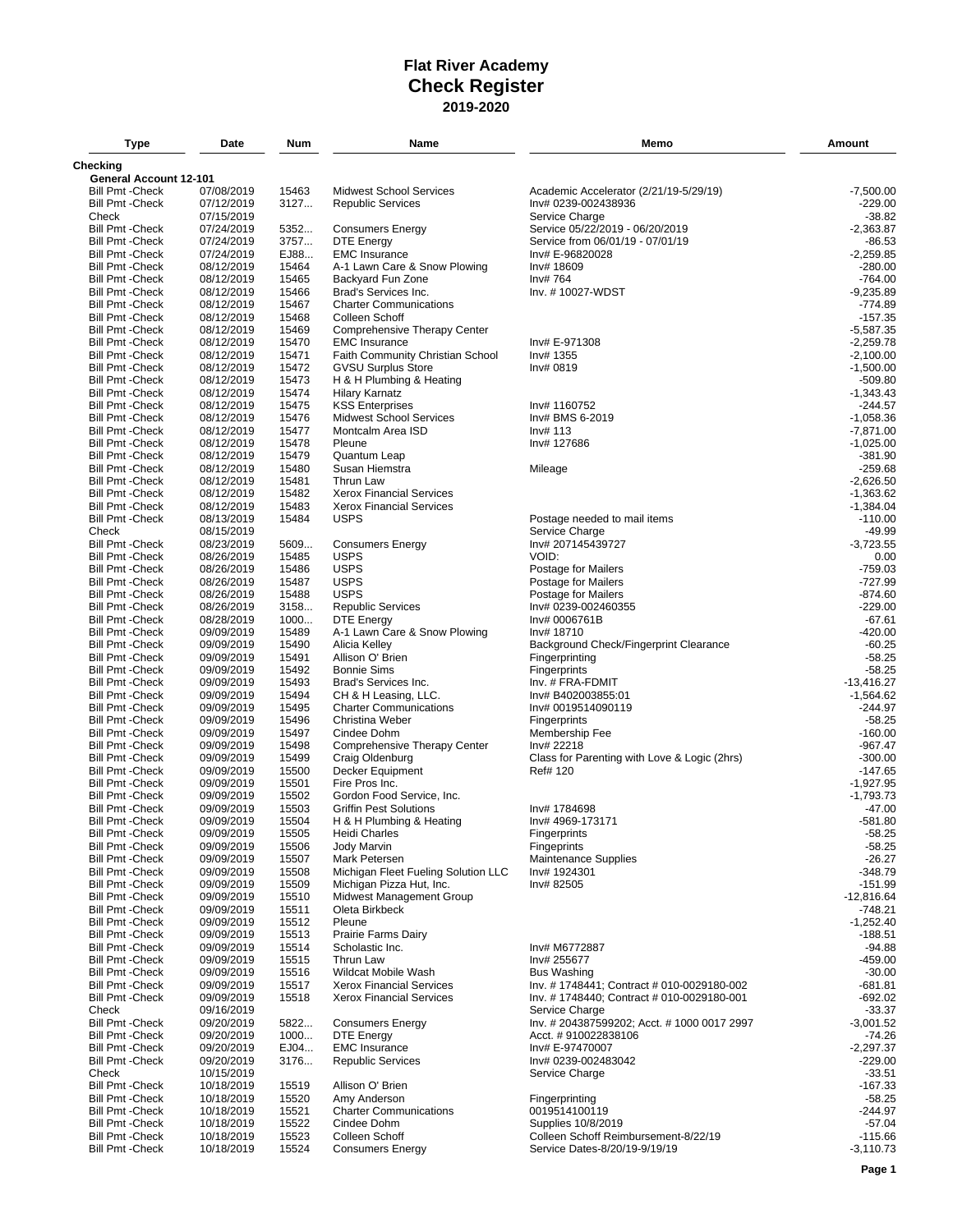| Type                                               | Date                     | Num            | Name                                                                       | Memo                                            | Amount                   |
|----------------------------------------------------|--------------------------|----------------|----------------------------------------------------------------------------|-------------------------------------------------|--------------------------|
| <b>Bill Pmt - Check</b>                            | 10/18/2019               | 15525          | DTE Energy                                                                 | 9/1/19-10/1/19                                  | -76.71                   |
| <b>Bill Pmt - Check</b>                            | 10/18/2019               | 15526          | <b>EMC</b> Insurance                                                       | E-97760013                                      | $-2,297.28$              |
| <b>Bill Pmt - Check</b>                            | 10/18/2019               | 15527          | Hilary Karnatz                                                             | PTO Cash Box                                    | $-500.00$                |
| <b>Bill Pmt - Check</b>                            | 10/18/2019               | 15528          | Integrity Business Solutions, LLC                                          | 1888441-0                                       | $-73.36$                 |
| <b>Bill Pmt - Check</b>                            | 10/18/2019               | 15529          | <b>Jak's Rentals LLC</b>                                                   | Inv. # 1296; Deposit \$175                      | $-175.00$                |
| <b>Bill Pmt - Check</b>                            | 10/18/2019               | 15530          | Quantum Leap                                                               |                                                 | -382.09                  |
| <b>Bill Pmt - Check</b>                            | 10/18/2019               | 15531          | <b>Republic Services</b>                                                   | 0239-002502873                                  | $-95.00$                 |
| <b>Bill Pmt - Check</b>                            | 10/28/2019               | Auto           | <b>Midwest School Services</b>                                             |                                                 | $-59,541.80$             |
| <b>Bill Pmt - Check</b>                            | 10/30/2019               | 15532          | <b>Allied Eagle Supply</b>                                                 | Inv# 1069181                                    | -300.68                  |
| <b>Bill Pmt - Check</b>                            | 10/30/2019               | 15533          | Allison O' Brien                                                           | 10/21/19 Art Supplies                           | $-19.45$                 |
| <b>Bill Pmt - Check</b>                            | 10/30/2019               | 15534          | CH & H Leasing, LLC.                                                       |                                                 | $-10,813.26$             |
| <b>Bill Pmt - Check</b>                            | 10/30/2019               | 15535          | Faith Community Christian School                                           | 1427                                            | $-1,400.00$              |
| <b>Bill Pmt - Check</b>                            | 10/30/2019               | 15536          | Gordon Food Service, Inc.                                                  |                                                 | $-4,088.05$              |
| <b>Bill Pmt - Check</b><br><b>Bill Pmt - Check</b> | 10/30/2019<br>10/30/2019 | 15537<br>15538 | <b>Griffin Pest Solutions</b>                                              | 1799584                                         | -47.00                   |
| <b>Bill Pmt - Check</b>                            | 10/30/2019               | 15539          | <b>Hilary Karnatz</b><br>Integrity Business Solutions, LLC                 | Inv# 1959214-0                                  | $-2,171.67$<br>-79.97    |
| <b>Bill Pmt - Check</b>                            | 10/30/2019               | 15540          | <b>KSS Enterprises</b>                                                     | 1176558                                         | $-571.13$                |
| <b>Bill Pmt - Check</b>                            | 10/30/2019               | 15541          | Luxury Janitorial & Carpet Cleaning                                        | 22784                                           | $-1,317.33$              |
| <b>Bill Pmt - Check</b>                            | 10/30/2019               | 15542          | Michigan Fleet Fueling Solution LLC                                        |                                                 | $-1,173.34$              |
| <b>Bill Pmt - Check</b>                            | 10/30/2019               | 15543          | Michigan Pizza Hut, Inc.                                                   |                                                 | $-719.94$                |
| <b>Bill Pmt - Check</b>                            | 10/30/2019               | 15544          | Midwest Management Group                                                   | Inv# 0414                                       | $-1,485.43$              |
| <b>Bill Pmt - Check</b>                            | 10/30/2019               | 15545          | <b>Midwest School Services</b>                                             | BMS 2019-09                                     | $-4,890.84$              |
| <b>Bill Pmt - Check</b>                            | 10/30/2019               | 15546          | Petersen Oil & Propane                                                     | 1017866                                         | -88.78                   |
| <b>Bill Pmt - Check</b>                            | 10/30/2019               | 15547          | Pleune                                                                     | 130341                                          | $-389.39$                |
| <b>Bill Pmt - Check</b>                            | 10/30/2019               | 15548          | Prairie Farms Dairy                                                        |                                                 | $-1,440.47$              |
| <b>Bill Pmt - Check</b>                            | 10/30/2019               | 15549          | Prein & Newhof                                                             | 86247                                           | -15.00                   |
| <b>Bill Pmt - Check</b>                            | 10/30/2019               | 15550          | Quill Corporation                                                          |                                                 | $-692.96$                |
| <b>Bill Pmt - Check</b>                            | 10/30/2019               | 15551          | <b>Ryan's Municipal Services</b>                                           | 121605                                          | $-150.00$                |
| <b>Bill Pmt - Check</b>                            | 10/30/2019               | 15552          | Save-A-Lot                                                                 |                                                 | $-33.96$                 |
| <b>Bill Pmt - Check</b>                            | 10/30/2019               | 15553          | Thrun Law                                                                  | 257036                                          | $-23.78$                 |
| <b>Bill Pmt - Check</b>                            | 10/30/2019               | 15554          | Wildcat Mobile Wash                                                        | 2877<br>0733                                    | $-30.00$                 |
| <b>Bill Pmt - Check</b><br><b>Bill Pmt - Check</b> | 10/30/2019<br>10/30/2019 | 15555<br>15556 | Wiley & Company<br><b>Xerox Financial Services</b>                         | 1787741                                         | $-232.50$<br>$-692.02$   |
| <b>Bill Pmt - Check</b>                            | 10/30/2019               | 15557          | <b>Xerox Financial Services</b>                                            | 1787742                                         | $-681.81$                |
| <b>Bill Pmt - Check</b>                            | 11/13/2019               | 6250           | <b>Consumers Energy</b>                                                    | 100000172997,9/20/19-10/20/19                   | $-2,300.77$              |
| <b>Bill Pmt - Check</b>                            | 11/13/2019               | 3216           | <b>Republic Services</b>                                                   | 0239-002524480                                  | $-95.00$                 |
| Check                                              | 11/15/2019               | Auto           | Huntington Bank                                                            | Service Charge                                  | $-36.01$                 |
| <b>Bill Pmt - Check</b>                            | 11/18/2019               | Auto           | <b>Charter Communications</b>                                              | Inv. # 0019514110119; Acct. # 8245 12 539 00195 | -244.97                  |
| <b>Bill Pmt - Check</b>                            | 11/20/2019               | 15558          | <b>Midwest School Services</b>                                             | BMS 2019-10                                     | $-4,890.84$              |
| <b>Bill Pmt - Check</b>                            | 11/20/2019               | 15559          | Open Up Resources                                                          |                                                 | $-3,868.00$              |
| <b>Bill Pmt - Check</b>                            | 11/20/2019               | 15560          | Scholastic Inc.                                                            |                                                 | $-572.04$                |
| <b>Bill Pmt - Check</b>                            | 11/25/2019               | EJ23           | <b>EMC Insurance</b>                                                       | E-98080016                                      | $-2,297.37$              |
| <b>Bill Pmt - Check</b>                            | 11/25/2019               | 15561          | A-1 Lawn Care & Snow Plowing                                               | 18930                                           | $-140.00$                |
| <b>Bill Pmt - Check</b>                            | 11/25/2019               | 15562          | <b>Allied Eagle Supply</b>                                                 | 1073725                                         | $-280.80$                |
| <b>Bill Pmt - Check</b>                            | 11/25/2019               | 15563          | CH & H Leasing, LLC.                                                       |                                                 | $-7,568.42$              |
| <b>Bill Pmt - Check</b>                            | 11/25/2019               | 15564          | Cindee Dohm                                                                | 11/14/19 Mileage Reimbursement                  | -29.06<br>$-3,153.98$    |
| <b>Bill Pmt - Check</b><br><b>Bill Pmt - Check</b> | 11/25/2019<br>11/25/2019 | 15565<br>15566 | <b>Comprehensive Therapy Center</b><br>Gordon Food Service, Inc.           | 22281                                           | $-4,551.80$              |
| <b>Bill Pmt - Check</b>                            | 11/25/2019               | 15567          | Greg Griner                                                                | Greg Griner Mileage                             | -90.25                   |
| <b>Bill Pmt - Check</b>                            | 11/25/2019               | 15568          | <b>Griffin Pest Solutions</b>                                              |                                                 | $-94.00$                 |
| <b>Bill Pmt - Check</b>                            | 11/25/2019               | 15569          | <b>Hilary Karnatz</b>                                                      | 11/15/19 Supplies                               | $-336.91$                |
| <b>Bill Pmt - Check</b>                            | 11/25/2019               | 15570          | Ionia ISD                                                                  | 2020-00000003                                   | $-1,120.00$              |
| <b>Bill Pmt - Check</b>                            | 11/25/2019               | 15571          | <b>Kelley Burcroff</b>                                                     |                                                 | $-69.10$                 |
| <b>Bill Pmt - Check</b>                            | 11/25/2019               | 15572          | Luxury Janitorial & Carpet Cleaning                                        |                                                 | $-1,621.38$              |
| <b>Bill Pmt - Check</b>                            | 11/25/2019               | 15573          | Marissa Linderman                                                          | 11/22/19 Fingerprints                           | $-58.25$                 |
| <b>Bill Pmt - Check</b>                            | 11/25/2019               | 15574          | Mark Petersen                                                              | Mark Petersen Reimbursement 10/31/19            | $-104.14$                |
| <b>Bill Pmt - Check</b>                            | 11/25/2019               | 15575          | Michigan Fleet Fueling Solution LLC                                        |                                                 | $-2,188.41$              |
| <b>Bill Pmt - Check</b>                            | 11/25/2019               | 15576          | Michigan Pizza Hut, Inc.                                                   |                                                 | -479.96                  |
| <b>Bill Pmt - Check</b>                            | 11/25/2019               | 15577          | <b>Midwest School Services</b>                                             | Academic Accelerator (8/1/19-9/30/19)           | $-3,375.00$              |
| <b>Bill Pmt - Check</b>                            | 11/25/2019               | 15578          | Oleta Birkbeck                                                             | 11/18/19 Mileage                                | -20.41                   |
| <b>Bill Pmt - Check</b>                            | 11/25/2019               | 15579          | Prairie Farms Dairy                                                        |                                                 | $-901.23$                |
| <b>Bill Pmt - Check</b>                            | 11/25/2019               | 15580          | Prein & Newhof                                                             | 87051                                           | $-15.00$                 |
| <b>Bill Pmt - Check</b><br><b>Bill Pmt - Check</b> | 11/25/2019<br>11/25/2019 | 15581<br>15582 | Quantum Leap<br>Ryan's Municipal Services                                  | 1488183<br>Inv. # 121920                        | $-127.49$<br>$-150.00$   |
| <b>Bill Pmt - Check</b>                            | 11/25/2019               | 15583          | State of Michigan-EGLE                                                     | 761-10457314                                    | $-602.71$                |
| <b>Bill Pmt - Check</b>                            | 11/25/2019               | 15584          | Wildcat Mobile Wash                                                        |                                                 | $-120.00$                |
| <b>Bill Pmt - Check</b>                            | 11/26/2019               | Auto           | <b>Midwest School Services</b>                                             |                                                 | -59,920.55               |
| <b>Bill Pmt - Check</b>                            | 12/12/2019               | 6626           | <b>Consumers Energy</b>                                                    | 202429891309, 10/21/19-11/18/19                 | $-2,022.60$              |
| <b>Bill Pmt - Check</b>                            | 12/15/2019               | AUTO           | <b>Republic Services</b>                                                   | 0239-002547673                                  | -95.00                   |
| <b>Bill Pmt - Check</b>                            | 12/16/2019               | AUTO           | <b>DTE Energy</b>                                                          |                                                 | $-2,168.63$              |
| Check                                              | 12/16/2019               |                |                                                                            | Service Charge                                  | -39.91                   |
| <b>Bill Pmt - Check</b>                            | 12/18/2019               | <b>AUTO</b>    | <b>Charter Communications</b>                                              | Inv. # 0019514120119; Acct. # 8245 12 539 00195 | $-244.97$                |
| <b>Bill Pmt - Check</b>                            | 12/23/2019               | EJ30           | <b>EMC</b> Insurance                                                       | INV# E-98380006                                 | $-2,297.28$              |
| <b>Bill Pmt - Check</b>                            | 12/26/2019               | 15585          | A-1 Lawn Care & Snow Plowing                                               | 2019-2020 Plowing                               | $-2,490.00$              |
| <b>Bill Pmt - Check</b>                            | 12/26/2019               | 15586          | CH & H Leasing, LLC.                                                       |                                                 | $-9,295.00$              |
| <b>Bill Pmt - Check</b>                            | 12/26/2019               | 15587          | Comprehensive Therapy Center                                               | Inv. 22287                                      | $-3,180.07$              |
| <b>Bill Pmt - Check</b><br><b>Bill Pmt - Check</b> | 12/26/2019<br>12/26/2019 | 15588<br>15589 | Luxury Janitorial & Carpet Cleaning<br>Michigan Fleet Fueling Solution LLC | Inv# 22573                                      | $-1,317.59$<br>$-394.11$ |
| <b>Bill Pmt - Check</b>                            | 12/26/2019               | 15590          | Midwest Management Group                                                   | INV#1933401                                     | $-1,815.54$              |
|                                                    |                          |                |                                                                            |                                                 |                          |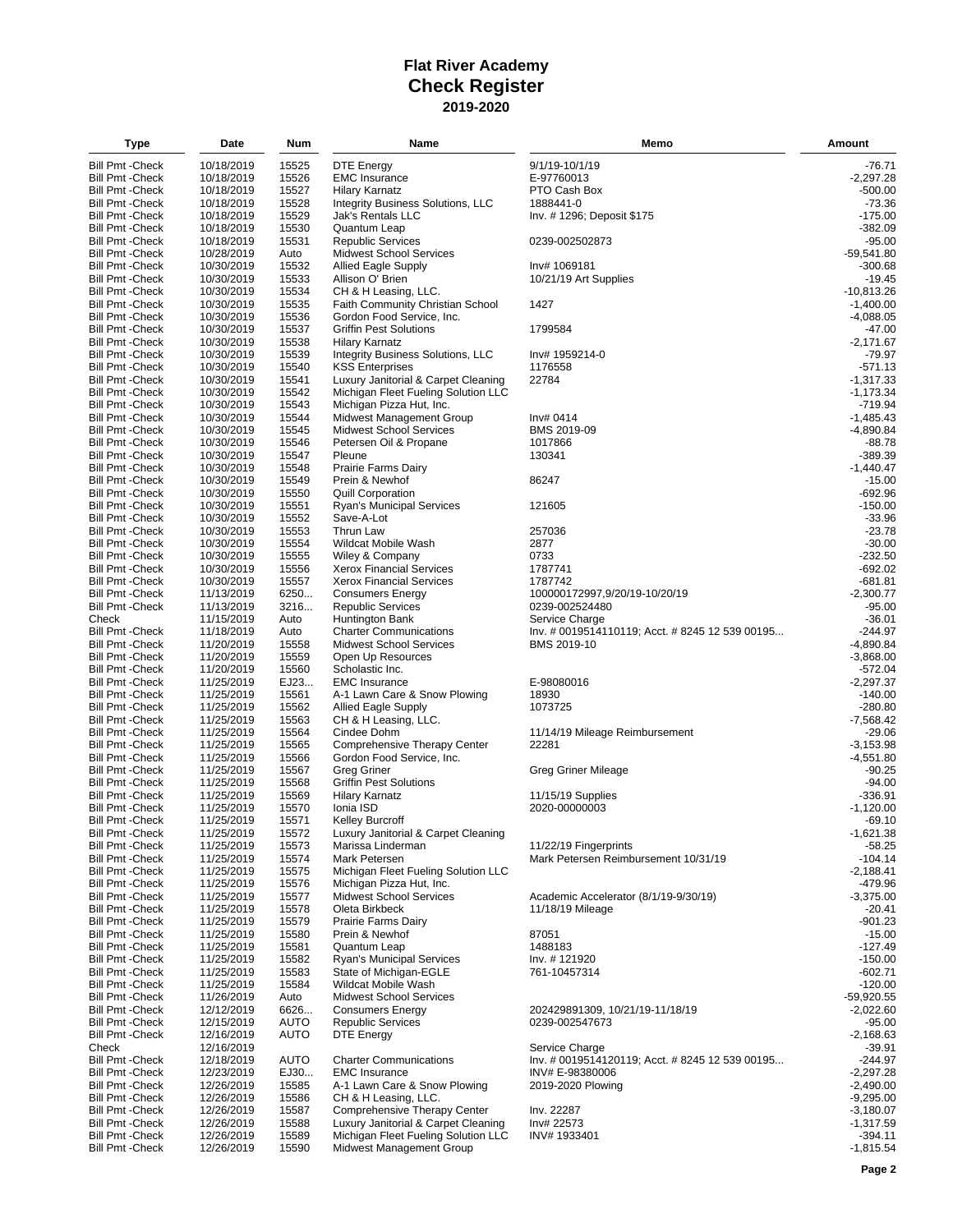| Type                                               | Date                     | Num           | Name                                              | Memo                                                              | Amount                  |
|----------------------------------------------------|--------------------------|---------------|---------------------------------------------------|-------------------------------------------------------------------|-------------------------|
| <b>Bill Pmt - Check</b>                            | 12/26/2019               | 15591         | Quantum Leap                                      | Inv# 1517082                                                      | $-127.49$               |
| <b>Bill Pmt - Check</b>                            | 12/26/2019               | 15592         | Wildcat Mobile Wash                               |                                                                   | $-60.00$                |
| <b>Bill Pmt - Check</b>                            | 12/30/2019               | 15593         | <b>Midwest School Services</b>                    |                                                                   | $-59,463.96$            |
| Bill Pmt - Check                                   | 12/30/2019               | 15594         | <b>Midwest School Services</b>                    |                                                                   | $-7,529.21$             |
| Bill Pmt - Check                                   | 12/30/2019               | 15595         | Amplify Education Inc.                            | Inv# 015718                                                       | $-4,187.47$             |
| Bill Pmt - Check                                   | 12/30/2019               | 15596         | <b>ECA Educational Services INC</b>               | 3457736                                                           | $-2,438.60$             |
| Bill Pmt - Check                                   | 01/14/2020               | 6928          | <b>Consumers Energy</b>                           | Inv# 204743726547, 11/19/19-12/16/19                              | $-2,331.64$             |
| <b>Bill Pmt - Check</b>                            | 01/14/2020               | 3262          | <b>Republic Services</b>                          | Inv# 0239-002567361                                               | $-95.00$                |
| <b>Bill Pmt - Check</b>                            | 01/15/2020               | 15597         | Colleen Schoff                                    | 12/6/19 Office Supplies, Postage                                  | $-70.92$                |
| Bill Pmt - Check                                   | 01/15/2020               | 15598         | Comprehensive Therapy Center                      | Inv. 22306                                                        | $-1,873.17$             |
| Bill Pmt - Check                                   | 01/15/2020               | 15599         | General Agency Company                            | Cyber Liability Policy# V29F72200101                              | $-1,000.00$             |
| Bill Pmt - Check                                   | 01/15/2020               | 15600         | <b>Griffin Pest Solutions</b>                     |                                                                   | $-94.00$                |
| <b>Bill Pmt - Check</b>                            | 01/15/2020               | 15601         | Holly Byington                                    | 12/9/19 Projects                                                  | $-164.18$               |
| Bill Pmt - Check                                   | 01/15/2020               | 15602         | Integrity Business Solutions, LLC                 | INV# 2001328-0                                                    | -45.91                  |
| <b>Bill Pmt - Check</b>                            | 01/15/2020               | 15603         | Kathleen Seabolt                                  | 12/5/19 Reading Supplies                                          | $-37.50$                |
| Bill Pmt - Check                                   | 01/15/2020               | 15604         | <b>Kelley Burcroff</b>                            | 12/2/19 Mileage-Kelley Burcoff                                    | $-141.81$               |
| Bill Pmt - Check                                   | 01/15/2020               | 15605         | Luxury Janitorial & Carpet Cleaning               | 23202                                                             | $-1,317.33$             |
| <b>Bill Pmt - Check</b>                            | 01/15/2020               | 15606         | Marissa Linderman                                 | Salt Dough Ornaments                                              | $-9.82$                 |
| <b>Bill Pmt - Check</b>                            | 01/15/2020               | 15607         | Mark Petersen                                     |                                                                   | $-76.37$                |
| Bill Pmt - Check                                   | 01/15/2020               | 15608         | Michigan Pizza Hut, Inc.                          |                                                                   | $-359.97$               |
| Bill Pmt - Check                                   | 01/15/2020               | 15609         | Montcalm Area ISD                                 | 253                                                               | $-59.85$                |
| Bill Pmt - Check                                   | 01/15/2020               | 15610         | Oleta Birkbeck                                    | 01/15/20 Mileage Reimbursement                                    | $-35.73$                |
| <b>Bill Pmt - Check</b>                            | 01/15/2020               | 15611         | Prairie Farms Dairy                               |                                                                   | $-962.95$               |
| <b>Bill Pmt - Check</b>                            | 01/15/2020               | 15612         | Quantum Leap                                      | Inv# 1546083                                                      | $-127.49$               |
| <b>Bill Pmt - Check</b>                            | 01/15/2020               | 15613         | Save-A-Lot                                        | 12/2/19 Supplies                                                  | $-2.49$                 |
| Bill Pmt - Check                                   | 01/15/2020               | 15614         | Thrun Law                                         | 256480; Proffesional Services                                     | $-2,550.00$             |
| Bill Pmt - Check                                   | 01/15/2020               | 15615         | Virginia Rogers                                   | 11/25/19 Mileage                                                  | $-102.77$               |
| <b>Bill Pmt - Check</b>                            | 01/15/2020               | 15616         | Oleta Birkbeck                                    | 01/15/20 Mileage Reimbursement                                    | $-30.62$                |
| Check                                              | 01/15/2020               |               |                                                   | Service Charge                                                    | $-55.91$                |
| Bill Pmt -Check                                    | 01/18/2020               | AUTO          | <b>Charter Communications</b>                     | Inv. # 0019514010120; Acct. # 8245 12 539 00195                   | $-244.97$               |
| <b>Bill Pmt - Check</b>                            | 01/21/2020               | EJ37          | <b>EMC</b> Insurance                              | Inv# E-05070032                                                   | $-2,202.92$             |
| <b>Bill Pmt - Check</b>                            | 01/28/2020               | ACH           | <b>Midwest School Services</b>                    | 1/15/20 Payroll                                                   | $-27,216.50$            |
| <b>Bill Pmt - Check</b>                            | 01/29/2020               | 15617         | A-1 Lawn Care & Snow Plowing                      |                                                                   | $-450.00$               |
| Bill Pmt - Check                                   | 01/29/2020               | 15618         | CH & H Leasing, LLC.                              |                                                                   | $-4,647.50$             |
| <b>Bill Pmt - Check</b>                            | 01/29/2020               | 15619         | Gordon Food Service, Inc.                         |                                                                   | $-4,792.63$             |
| Bill Pmt - Check                                   | 01/29/2020               | 15620         | Michigan Fleet Fueling Solution LLC               |                                                                   | $-1,510.72$             |
| Bill Pmt - Check                                   | 01/29/2020               | 15621         | Sparrow Ionia Occupational Health                 | Inv# 00014361-00                                                  | $-100.00$               |
| <b>Bill Pmt - Check</b><br><b>Bill Pmt - Check</b> | 01/29/2020               | 15622         | <b>Xerox Financial Services</b>                   |                                                                   | $-5,477.32$             |
|                                                    | 01/29/2020               | 1000          | <b>DTE Energy</b>                                 | Account# 910022838106; 12/3/19-1/2/2020                           | $-1,793.50$             |
| Bill Pmt - Check<br><b>Bill Pmt - Check</b>        | 01/29/2020               | 7140<br>15623 | <b>Consumers Energy</b><br>Michigan Dept of State | Inv# 204209819841; 12/17/19-1/16/20<br>New School Hire-Bus Driver | $-2,079.86$<br>$-11.00$ |
| <b>Bill Pmt - Check</b>                            | 02/10/2020<br>02/13/2020 | 15624         | Colleen Schoff                                    |                                                                   | $-92.13$                |
| Check                                              |                          |               |                                                   | Petty Cash Reimbursement                                          | $-36.65$                |
| <b>Bill Pmt - Check</b>                            | 02/18/2020<br>02/20/2020 | 3289          | <b>Republic Services</b>                          | Service Charge<br>Inv# 0239-002587064                             | $-117.80$               |
| <b>Bill Pmt - Check</b>                            | 02/20/2020               | ONLI          | <b>Charter Communications</b>                     | Inv. # 0019514020120; Acct. # 8245 12 539 00195                   | $-244.97$               |
| Bill Pmt - Check                                   | 02/20/2020               | 1000          | DTE Energy                                        | Account# 910022838106; 01/3/20-01/29/20                           | $-1,533.42$             |
| Bill Pmt - Check                                   | 02/28/2020               | ACH           | <b>Midwest School Services</b>                    | 2/14/20 Payroll                                                   | $-30,977.47$            |
| <b>Bill Pmt - Check</b>                            | 03/06/2020               | EJ49          | <b>EMC</b> Insurance                              | Inv# E-05350006                                                   | $-2,202.92$             |
| <b>Bill Pmt - Check</b>                            | 03/09/2020               | 15625         | A-1 Lawn Care & Snow Plowing                      | Inv# 19220                                                        | $-360.00$               |
| Bill Pmt - Check                                   | 03/09/2020               | 15626         | Cindee Dohm                                       | Mileage                                                           | $-29.90$                |
| Bill Pmt - Check                                   | 03/09/2020               | 15627         | Colleen Schoff                                    | 12/19/19 Ice melt, Postage, Legal Notice                          | $-165.74$               |
| Bill Pmt - Check                                   | 03/09/2020               | 15628         | Comprehensive Therapy Center                      | Inv# 1851.42                                                      | $-1,851.42$             |
| <b>Bill Pmt - Check</b>                            | 03/09/2020               | 15629         | Concentra-Occupational Health Ce                  | Inv# 713106081                                                    | $-67.50$                |
| <b>Bill Pmt - Check</b>                            | 03/09/2020               | 15630         | Corrigan Enterprises                              |                                                                   | $-565.82$               |
| <b>Bill Pmt - Check</b>                            | 03/09/2020               | 15631         | Gordon Food Service, Inc.                         |                                                                   | $-3,790.82$             |
| Bill Pmt - Check                                   | 03/09/2020               | 15632         | Jeanine Dassinger                                 |                                                                   | $-76.35$                |
| <b>Bill Pmt - Check</b>                            | 03/09/2020               | 15633         | Judy Shinabarger                                  | Fingerprints                                                      | -58.25                  |
| <b>Bill Pmt - Check</b>                            | 03/09/2020               | 15634         | Marissa Linderman                                 | Art Supplies                                                      | $-23.89$                |
| Bill Pmt - Check                                   | 03/09/2020               | 15635         | Michigan Fleet Fueling Solution LLC               |                                                                   | $-1,416.25$             |
| <b>Bill Pmt - Check</b>                            | 03/09/2020               | 15636         | Michigan Pizza Hut, Inc.                          |                                                                   | -839.93                 |
| <b>Bill Pmt - Check</b>                            | 03/09/2020               | 15637         | Oleta Birkbeck                                    | Lunch Reimbursement-Baked Beans                                   | $-27.48$                |
| <b>Bill Pmt - Check</b>                            | 03/09/2020               | 15638         | Prairie Farms Dairy                               |                                                                   | $-969.14$               |
| <b>Bill Pmt - Check</b>                            | 03/09/2020               | 15639         | Quantum Leap                                      | Inv# 1575493                                                      | $-127.49$               |
| Bill Pmt - Check                                   | 03/09/2020               | 15640         | <b>USPS</b>                                       | Stamps-2 Rolls                                                    | $-110.00$               |
| <b>Bill Pmt - Check</b>                            | 03/09/2020               | 15641         | Wildcat Mobile Wash                               |                                                                   | $-90.00$                |
| Bill Pmt - Check                                   | 03/09/2020               | 15642         | <b>Xerox Financial Services</b>                   |                                                                   | $-1,373.83$             |
| Bill Pmt - Check                                   | 03/09/2020               | 7699          | <b>Consumers Energy</b>                           | Inv# 204476824934; 01/17/20-02/16/20                              | $-2,274.08$             |
| <b>Bill Pmt - Check</b>                            | 03/10/2020               | 15643         | David Dreyer                                      | Yearbook Refund                                                   | $-25.00$                |
| Bill Pmt - Check                                   | 03/12/2020               | 15644         | CH & H Leasing, LLC.                              |                                                                   | $-9,295.00$             |
| Bill Pmt - Check                                   | 03/12/2020               | 15645         | <b>Charter Communications</b>                     | lnv. # 0019514020120; Acct. # 8245 12 539 00195                   | -244.97                 |
| <b>Bill Pmt - Check</b>                            | 03/12/2020               | 15646         | Comprehensive Therapy Center                      | Inv# 22353                                                        | $-1,518.75$             |
| <b>Bill Pmt - Check</b>                            | 03/12/2020               | 15647         | Decker Equipment                                  |                                                                   | $-668.39$               |
| <b>Bill Pmt - Check</b>                            | 03/12/2020               | 15648         | <b>EMC</b> Insurance                              | Inv# E-05640002                                                   | $-2,217.92$             |
| <b>Bill Pmt - Check</b>                            | 03/12/2020               | 15649         | Gordon Food Service, Inc.                         |                                                                   | $-2,672.29$             |
| <b>Bill Pmt - Check</b>                            | 03/12/2020               | 15650         | <b>Great Minds</b>                                | Inv# INV034824                                                    | $-5,009.70$             |
| Bill Pmt - Check                                   | 03/12/2020               | 15651         | Integrity Business Solutions, LLC                 |                                                                   | $-153.10$               |
| <b>Bill Pmt - Check</b>                            | 03/12/2020               | 15652         | <b>Midwest School Services</b>                    | BMS 2020-01                                                       | $-5,821.78$             |
| <b>Bill Pmt - Check</b>                            | 03/12/2020               | 15653         | NWEA                                              | INV#30706                                                         | $-1,196.00$             |
| <b>Bill Pmt - Check</b>                            | 03/12/2020               | 15654         | Open Up Resources                                 | Inv# 6292                                                         | $-15,384.00$            |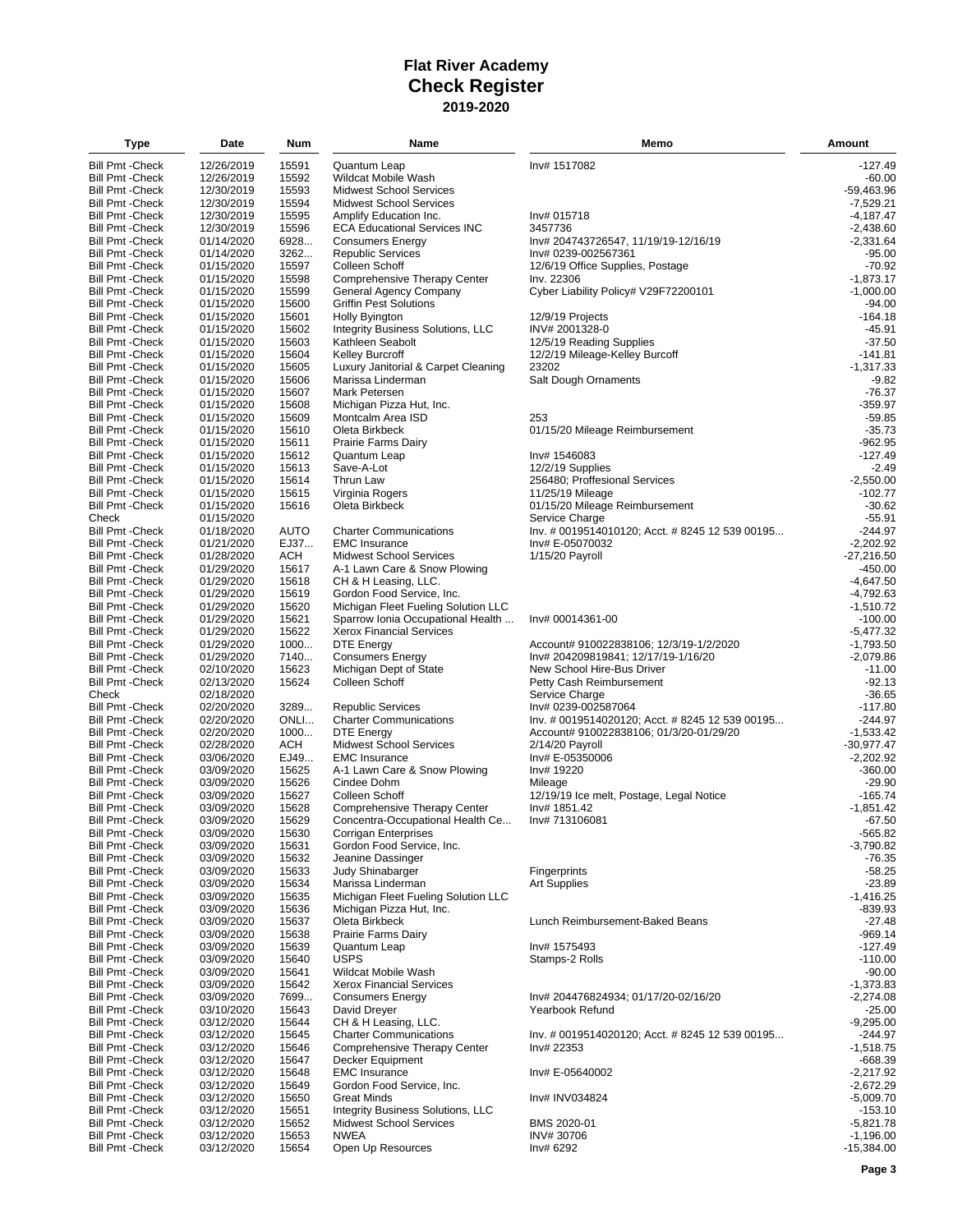| Type                                               | Date                     | Num            | Name                                                                       | Memo                                            | Amount                      |
|----------------------------------------------------|--------------------------|----------------|----------------------------------------------------------------------------|-------------------------------------------------|-----------------------------|
| <b>Bill Pmt - Check</b>                            | 03/12/2020               | 15655          | Prein & Newhof                                                             | Inv# 88107                                      | $-15.00$                    |
| <b>Bill Pmt - Check</b>                            | 03/12/2020               | 15656          | Riverside Integrated Systems, Inc.                                         | Inv# 149900                                     | $-300.00$                   |
| <b>Bill Pmt - Check</b>                            | 03/12/2020               | 15657          | <b>Ryan's Municipal Services</b>                                           | Inv# 122318                                     | $-150.00$                   |
| <b>Bill Pmt - Check</b>                            | 03/12/2020               | 15658          | Save-A-Lot                                                                 | <b>Food Supplies</b>                            | $-25.68$                    |
| <b>Bill Pmt - Check</b>                            | 03/12/2020               | 3306           | <b>Republic Services</b>                                                   | Inv# 0239-002608281                             | $-117.80$                   |
| Check                                              | 03/16/2020               | Auto           | Huntington Bank                                                            | Service Charge                                  | $-33.32$                    |
| <b>Bill Pmt - Check</b>                            | 03/24/2020               | <b>ACH</b>     | <b>Midwest School Services</b>                                             | 3/13/20 Payroll                                 | $-29,817.69$                |
| <b>Bill Pmt - Check</b>                            | 04/13/2020               | 7987           | <b>Consumers Energy</b>                                                    | Inv# 204298905143; 2/17/20-3/17/20              | $-2,417.60$                 |
| <b>Bill Pmt - Check</b>                            | 04/13/2020               | 1000           | DTE Energy                                                                 | Account# 910022838106; 1/30/20-3/2/20           | $-1,635.65$                 |
| <b>Bill Pmt - Check</b>                            | 04/13/2020               | 15677          | Gordon Food Service, Inc.                                                  |                                                 | $-1,952.53$                 |
| <b>Bill Pmt - Check</b>                            | 04/13/2020               | 15676          | <b>Griffin Pest Solutions</b>                                              |                                                 | $-94.00$                    |
| <b>Bill Pmt - Check</b>                            | 04/13/2020               | 15675          | <b>Hilary Karnatz</b>                                                      |                                                 | $-699.52$                   |
| <b>Bill Pmt - Check</b>                            | 04/13/2020               | 15674          | Luxury Janitorial & Carpet Cleaning<br>Michigan Fleet Fueling Solution LLC | Inv# 23408                                      | $-1,343.68$                 |
| <b>Bill Pmt - Check</b><br><b>Bill Pmt - Check</b> | 04/13/2020<br>04/13/2020 | 15673<br>15672 | Michigan Pizza Hut, Inc.                                                   | Inv# 82520                                      | $-1,043.55$<br>$-119.99$    |
| <b>Bill Pmt - Check</b>                            | 04/13/2020               | 15671          | Mid-Michigan District Health Depart                                        | License # SFE1659073654                         | $-240.00$                   |
| <b>Bill Pmt - Check</b>                            | 04/13/2020               | 15670          | <b>Prairie Farms Dairy</b>                                                 |                                                 | -539.72                     |
| <b>Bill Pmt - Check</b>                            | 04/13/2020               | 15669          | Quantum Leap                                                               | Inv# 1605133                                    | $-127.49$                   |
| <b>Bill Pmt - Check</b>                            | 04/14/2020               | 3331           | <b>Republic Services</b>                                                   | Inv# 0239-002626103                             | $-72.20$                    |
| Check                                              | 04/15/2020               |                | Huntington Bank                                                            | Service Charge                                  | $-57.32$                    |
| <b>Bill Pmt - Check</b>                            | 04/16/2020               | 15659          | Ionia Health Department                                                    | License # SFE2334207913                         | $-197.00$                   |
| <b>Bill Pmt - Check</b>                            | 04/17/2020               | Onlin          | <b>Charter Communications</b>                                              | lnv. # 0019514020120; Acct. # 8245 12 539 00195 | $-244.97$                   |
| <b>Bill Pmt - Check</b>                            | 04/21/2020               | EJ63           | <b>EMC</b> Insurance                                                       | Inv# E-05930011                                 | $-2,202.92$                 |
| <b>Bill Pmt - Check</b>                            | 04/24/2020               | 1000           | DTE Energy                                                                 | Account# 910022838106; 03/03/20-03/30/20        | $-973.18$                   |
| <b>Bill Pmt - Check</b>                            | 04/24/2020               | 15660          | <b>Allison Graphics</b>                                                    | Inv# 0446                                       | $-1,083.96$                 |
| <b>Bill Pmt - Check</b>                            | 04/24/2020               | 15661          | CH & H Leasing, LLC.                                                       |                                                 | $-4,647.50$                 |
| <b>Bill Pmt - Check</b>                            | 04/24/2020               | 15662          | Comprehensive Therapy Center                                               | Inv# 22375                                      | $-2,456.06$                 |
| <b>Bill Pmt - Check</b>                            | 04/24/2020               | 15663          | Gordon Food Service, Inc.                                                  | Inv# 201769767                                  | $-2,327.26$                 |
| <b>Bill Pmt - Check</b>                            | 04/24/2020               | 15664          | <b>Griffin Pest Solutions</b>                                              | Inv# 1890920                                    | $-47.00$                    |
| <b>Bill Pmt - Check</b>                            | 04/24/2020               | 15665          | <b>Hilary Karnatz</b>                                                      | Website Renewal 3/8/20-3/8/21                   | $-204.00$                   |
| <b>Bill Pmt - Check</b>                            | 04/24/2020               | 15666          | Lamar Companies                                                            |                                                 | $-1,100.00$                 |
| <b>Bill Pmt - Check</b><br><b>Bill Pmt - Check</b> | 04/24/2020<br>04/24/2020 | 15667<br>15678 | Luxury Janitorial & Carpet Cleaning<br><b>Midwest School Services</b>      | Inv# 23804                                      | $-1,317.33$<br>$-10,248.48$ |
| <b>Bill Pmt - Check</b>                            | 04/24/2020               | 15679          | Pleune                                                                     | Inv# 134233                                     | $-1,138.00$                 |
| <b>Bill Pmt - Check</b>                            | 04/24/2020               | 15680          | Prairie Farms Dairy                                                        | Inv# 9058576                                    | -398.30                     |
| <b>Bill Pmt - Check</b>                            | 04/24/2020               | 15668          | <b>Quill Corporation</b>                                                   |                                                 | $-1,810.84$                 |
| <b>Bill Pmt - Check</b>                            | 04/24/2020               | 15681          | Scholastic Book Clubs, Inc.                                                | Inv# 58331193                                   | -36.57                      |
| <b>Bill Pmt - Check</b>                            | 04/24/2020               | 15682          | Scholastic Inc.                                                            |                                                 | $-155.60$                   |
| <b>Bill Pmt - Check</b>                            | 04/24/2020               | 15683          | <b>School Specialty</b>                                                    | Inv #208124621833                               | $-15.58$                    |
| <b>Bill Pmt - Check</b>                            | 04/24/2020               | 15684          | Thrun Law                                                                  |                                                 | $-2,476.50$                 |
| <b>Bill Pmt - Check</b>                            | 04/24/2020               | 15685          | <b>Xerox Financial Services</b>                                            |                                                 | $-734.35$                   |
| <b>Bill Pmt - Check</b>                            | 04/24/2020               | ACH            | <b>Midwest School Services</b>                                             | 04/15/20 Payroll                                | $-29,391.98$                |
| <b>Bill Pmt - Check</b>                            | 05/11/2020               | 15686          | CH & H Leasing, LLC.                                                       |                                                 | $-4,647.50$                 |
| <b>Bill Pmt - Check</b>                            | 05/11/2020               | 15687          | Comprehensive Therapy Center                                               | Inv# 22398                                      | $-1,209.28$                 |
| <b>Bill Pmt - Check</b>                            | 05/11/2020               | 15688          | Gordon Food Service, Inc.                                                  |                                                 | $-8,094.49$                 |
| <b>Bill Pmt - Check</b>                            | 05/11/2020               | 15689          | <b>KSS Enterprises</b>                                                     | VOID:                                           | 0.00                        |
| <b>Bill Pmt - Check</b>                            | 05/11/2020               | 15690          | <b>Prairie Farms Dairy</b>                                                 |                                                 | $-948.82$                   |
| <b>Bill Pmt - Check</b><br><b>Bill Pmt - Check</b> | 05/11/2020<br>05/11/2020 | 15691<br>15692 | Midwest School Services<br><b>KSS Enterprises</b>                          | BMS 2020-04                                     | $-5,300.96$<br>$-384.60$    |
| <b>Bill Pmt - Check</b>                            | 05/14/2020               | 15693          | <b>Midwest School Services</b>                                             | Academic Accelerator (10/4/19, 1/1/20-3/31/20)  | $-6,750.00$                 |
| <b>Bill Pmt - Check</b>                            | 05/15/2020               | 3355           | <b>Republic Services</b>                                                   | Inv# 0239-002643955                             | $-95.00$                    |
| <b>Bill Pmt - Check</b>                            | 05/15/2020               | 8287           | <b>Consumers Energy</b>                                                    | Inv# 204476912855; 03/18/20-04/16/20            | $-1,824.58$                 |
| <b>Bill Pmt - Check</b>                            | 05/15/2020               | Auto           | <b>Charter Communications</b>                                              | Inv. # 0019514050120; Acct. # 8245 12 539 00195 | $-244.97$                   |
| Check                                              | 05/15/2020               |                |                                                                            | Service Charge                                  | $-53.08$                    |
| <b>Bill Pmt - Check</b>                            | 05/28/2020               | 15694          | CH & H Leasing, LLC.                                                       | VOID:                                           | 0.00                        |
| <b>Bill Pmt - Check</b>                            | 05/28/2020               | 15695          | <b>Comprehensive Therapy Center</b>                                        | VOID: Inv# 22432                                | 0.00                        |
| <b>Bill Pmt - Check</b>                            | 05/28/2020               | 15696          | <b>Griffin Pest Solutions</b>                                              | VOID:                                           | 0.00                        |
| <b>Bill Pmt - Check</b>                            | 05/28/2020               | 15697          | <b>ICISD</b>                                                               | VOID: Inv. #: 2020-00000001                     | 0.00                        |
| <b>Bill Pmt - Check</b>                            | 05/28/2020               | 15698          | Lamar Companies                                                            | VOID: Inv# 111375726                            | 0.00                        |
| <b>Bill Pmt - Check</b>                            | 05/28/2020               | 15699          | Luxury Janitorial & Carpet Cleaning                                        | VOID: Inv# 24173                                | 0.00                        |
| <b>Bill Pmt - Check</b>                            | 05/28/2020               | 15700          | Maner Costerisan                                                           | VOID: Client# 197210; Invoice#1188              | 0.00                        |
| <b>Bill Pmt - Check</b>                            | 05/28/2020               | 15701          | Michigan Fleet Fueling Solution LLC                                        | VOID: Inv# 2012101                              | 0.00                        |
| <b>Bill Pmt - Check</b>                            | 05/28/2020               | 15702          | <b>Prairie Farms Dairy</b>                                                 | VOID:<br>VOID: Inv# 89060                       | 0.00<br>0.00                |
| <b>Bill Pmt - Check</b><br><b>Bill Pmt - Check</b> | 05/28/2020<br>05/28/2020 | 15703<br>15704 | Prein & Newhof<br><b>Ryan's Municipal Services</b>                         | VOID: Inv# 122663                               | 0.00                        |
| <b>Bill Pmt - Check</b>                            | 05/28/2020               | 8518           | <b>Consumers Energy</b>                                                    | Inv# 204121001452; 04/17/20-05/17/20            | $-1,881.43$                 |
| <b>Bill Pmt - Check</b>                            | 06/01/2020               | EJ73           | <b>EMC Insurance</b>                                                       | Inv# E-06250004                                 | $-2,202.95$                 |
| <b>Bill Pmt - Check</b>                            | 06/01/2020               | 1000           | <b>DTE Energy</b>                                                          | Account# 910022838106; 3/31/20-5/1/20           | $-783.43$                   |
| Check                                              | 06/15/2020               |                |                                                                            | Service Charge                                  | $-33.41$                    |
| <b>Bill Pmt - Check</b>                            | 06/18/2020               | Onlin          | <b>Charter Communications</b>                                              | Inv. # 0019514060120; Acct. # 8245 12 539 00195 | $-244.97$                   |
| <b>Bill Pmt - Check</b>                            | 06/18/2020               | 3380           | <b>Republic Services</b>                                                   | Inv# 0239-002664558                             | $-95.00$                    |
| <b>Bill Pmt - Check</b>                            | 06/23/2020               | 15705          | CH & H Leasing, LLC.                                                       |                                                 | $-4,647.50$                 |
| <b>Bill Pmt - Check</b>                            | 06/23/2020               | 15706          | Colleen Schoff                                                             | Petty Cash Reimbursement                        | -93.43                      |
| <b>Bill Pmt - Check</b>                            | 06/23/2020               | 15707          | Comprehensive Therapy Center                                               | Inv# 22443                                      | $-2,025.00$                 |
| <b>Bill Pmt - Check</b>                            | 06/23/2020               | 15708          | Gordon Food Service, Inc.                                                  |                                                 | $-11,077.49$                |
| <b>Bill Pmt - Check</b>                            | 06/23/2020               | 15709          | <b>Griffin Pest Solutions</b>                                              | Inv# 1917560                                    | $-47.00$                    |
| <b>Bill Pmt - Check</b>                            | 06/23/2020               | 15710          | <b>Hilary Karnatz</b>                                                      |                                                 | -286.38                     |
| <b>Bill Pmt - Check</b>                            | 06/23/2020               | 15711          | <b>Holly Byington</b>                                                      | 12/9/19 Projects                                | $-68.91$                    |
| <b>Bill Pmt - Check</b>                            | 06/23/2020               | 15712          | <b>Kelley Burcroff</b>                                                     | Professional Development                        | $-106.66$                   |